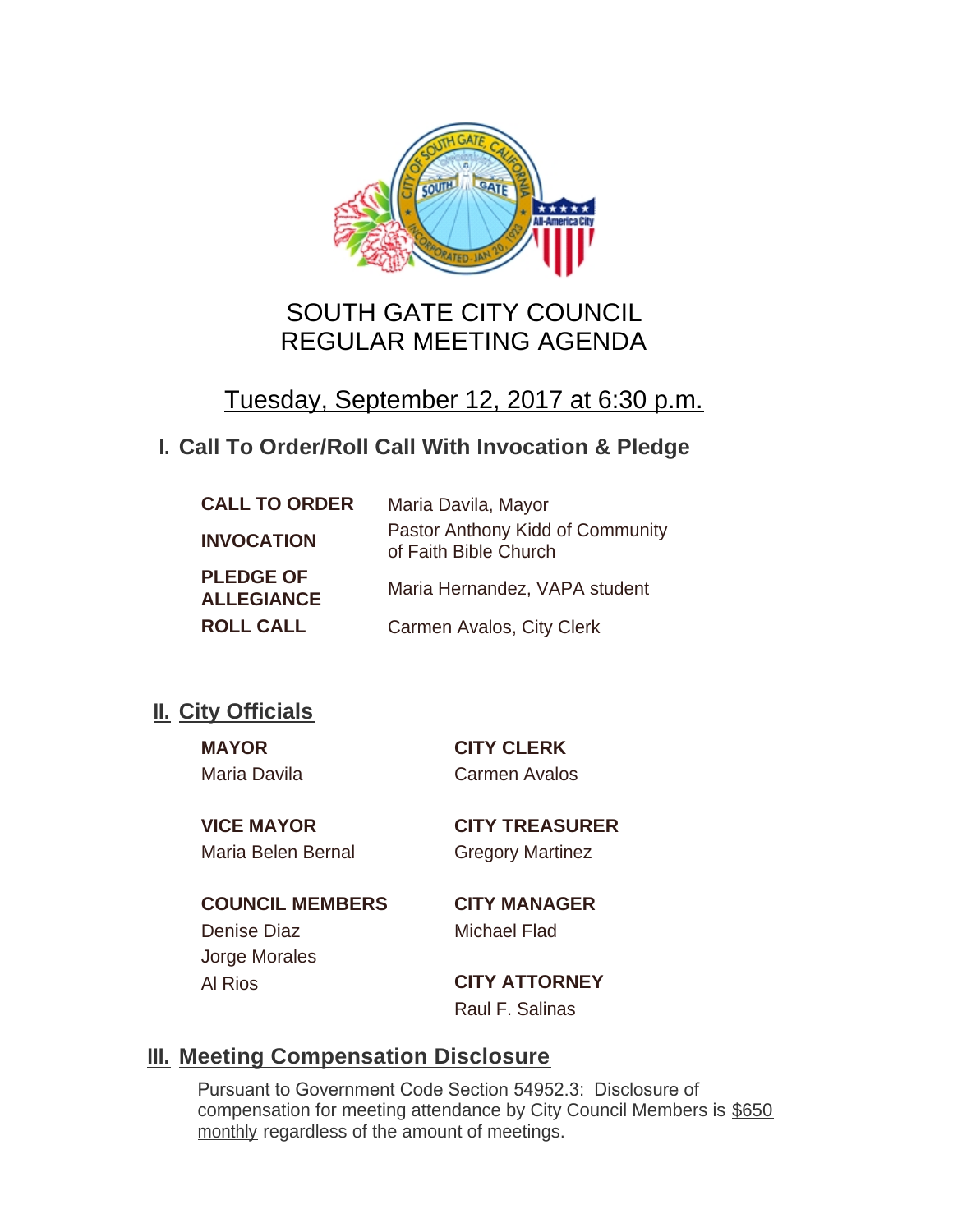## **Proclamations, Certificates, Introductions And IV. Ceremonial Actions**

## **1. Certificates Of Appreciation To VAPA High School Students For Winning The Show Search Competition**

The City Council will present Certificates of Appreciation to Maria Hernandez and Jessica Nava, students at Visual and Performing Arts High School at the Legacy Learning Complex, in recognition for winning the Show Search Competition on June 11, 2017. (ADMIN)

Documents:

## [ITEM 1 REPORT 09122107.PDF](http://cityofsouthgate.org/AgendaCenter/ViewFile/Item/4791?fileID=10713)

## **2. Certificates Of Appreciation To The Neighborhood Watch Block Team Captains For Participating In National Night Out**

The City Council will present Certificates of Appreciation to the South Gate Police Department Neighborhood Watch Block Captains in recognition of hosting neighborhood gatherings during National Night Out on August 1, 2017. (PD)

Documents:

#### [ITEM 2 REPORT 09122017.PDF](http://cityofsouthgate.org/AgendaCenter/ViewFile/Item/4792?fileID=10714)

## **Public Hearings V.**

## **3. Adopting Resolution Amending The Schedule Of Fees Establishing New Fees For Passport And Notary Services**

The City Council will conduct a Public Hearing to consider adopting a **Resolution** amending Resolution No. 7668 (Schedule of Fees) establishing new fees for passport and notary services offered in the Office of the City Clerk. (CLERK)

Documents:

## [ITEM 3 REPORT 09122017.PDF](http://cityofsouthgate.org/AgendaCenter/ViewFile/Item/4793?fileID=10715)

## **4. Resolution Approving Density Bonus Of Five Additional Units For The Path Villas At South Gate Housing Development At 5610 Imperial Hwy.**

The City Council will conduct a Public Hearing to consider: (CD)

a. Finding that the project is Categorically Exempt under Class 32 (In-Fill Projects) Section 15332 of the California Environmental Quality Act; and

b. Adopting a **Resolution**  approving Density Bonus Permit No. 2017-01 allowing an additional five units to Path Villas at South Gate housing development at 5610 Imperial Hwy.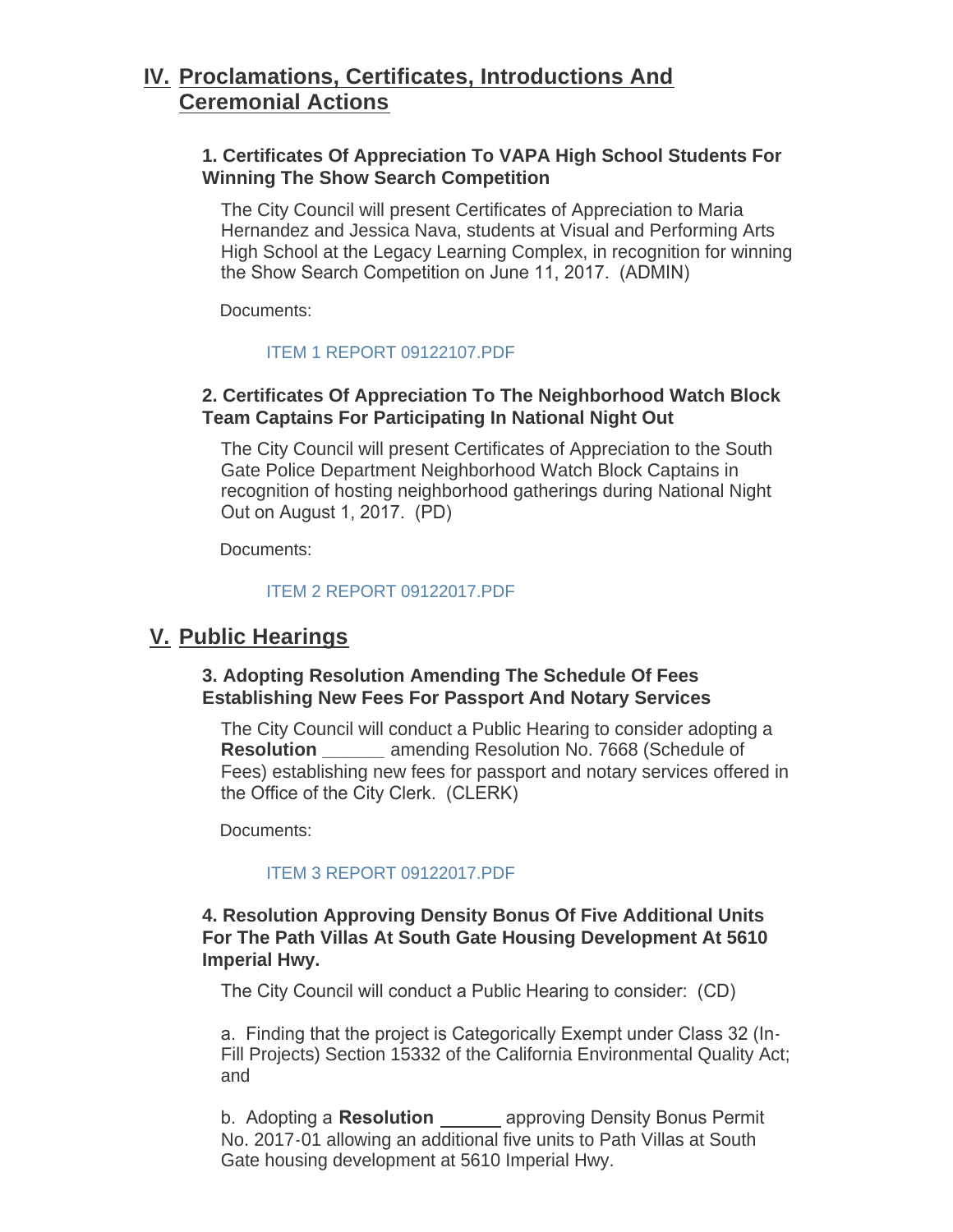Documents:

#### [ITEM 4 REPORT 09122017.PDF](http://cityofsouthgate.org/AgendaCenter/ViewFile/Item/4783?fileID=10710)

Gate housing development at 5610 Imperial Hwy.

### **5. 2017 Edward Byrne Memorial Justice Assistance Grant Program Of Sworn Personnel Overtime And Purchase Of Equipment**

The City Council will conduct a Public Hearing to consider authorizing the utilization of the 2017 Edward Byrne Memorial Justice Assistance Grant Funds from the U.S. Department of Justice, Bureau of Justice Assistance Grant Funds, for sworn personnel overtime expenses for homeless outreach, special events and unexpected investigations (\$19,948), and the purchase of equipment for the Police Department Fitness and Wellness Center (\$20,000). (PD)

Documents:

### [ITEM 5 REPORT 09122017.PDF](http://cityofsouthgate.org/AgendaCenter/ViewFile/Item/4790?fileID=10712)

## **<u>VI. Comments From The Audience</u>**

During this time, members of the public and staff may address the City Council regarding any items within the subject matter jurisdiction of the City Council. Comments from the audience will be limited to five (5) minutes per speaker; unless authorized by the Mayor, the time limit may not be extended by utilizing another member's time. There will be no debate or action on items not listed on the agenda unless authorized by law.

Note: The City Council desires to provide all members of the public with the opportunity to address the Council. Nevertheless, obscene language, comments intended to disrupt or interfere with the progress of the meeting or slanderous comments will not be tolerated and may result in ejection and/or may constitute a violation of South Gate Municipal Code Section 1.04.110.

## **<u>VII. Reports And Comments From City Officials</u>**

During this time, members of the City Council will report on matters pertaining to their service on various intergovenmental boards and commissions as a representative of the City pursuant to Assembly Bill 1234. City Council Members will also have an opportunity to comment on matters not on the agenda.

Following the City Council Members, reports and comments will be heard by the City Clerk, City Treasurer, City Manager and Department Heads.

## **Consent Calendar Items VIII.**

Agenda Items **6, 7, 8, 9, 10, 11, 12, 13, 14, and 15** are consent Calendar Items. All items including Ordinances, Resolutions and Contracts, may be approved by adoption of the Consent Calendar, individually and collectively by one (1) motion. There will be no separate discussion of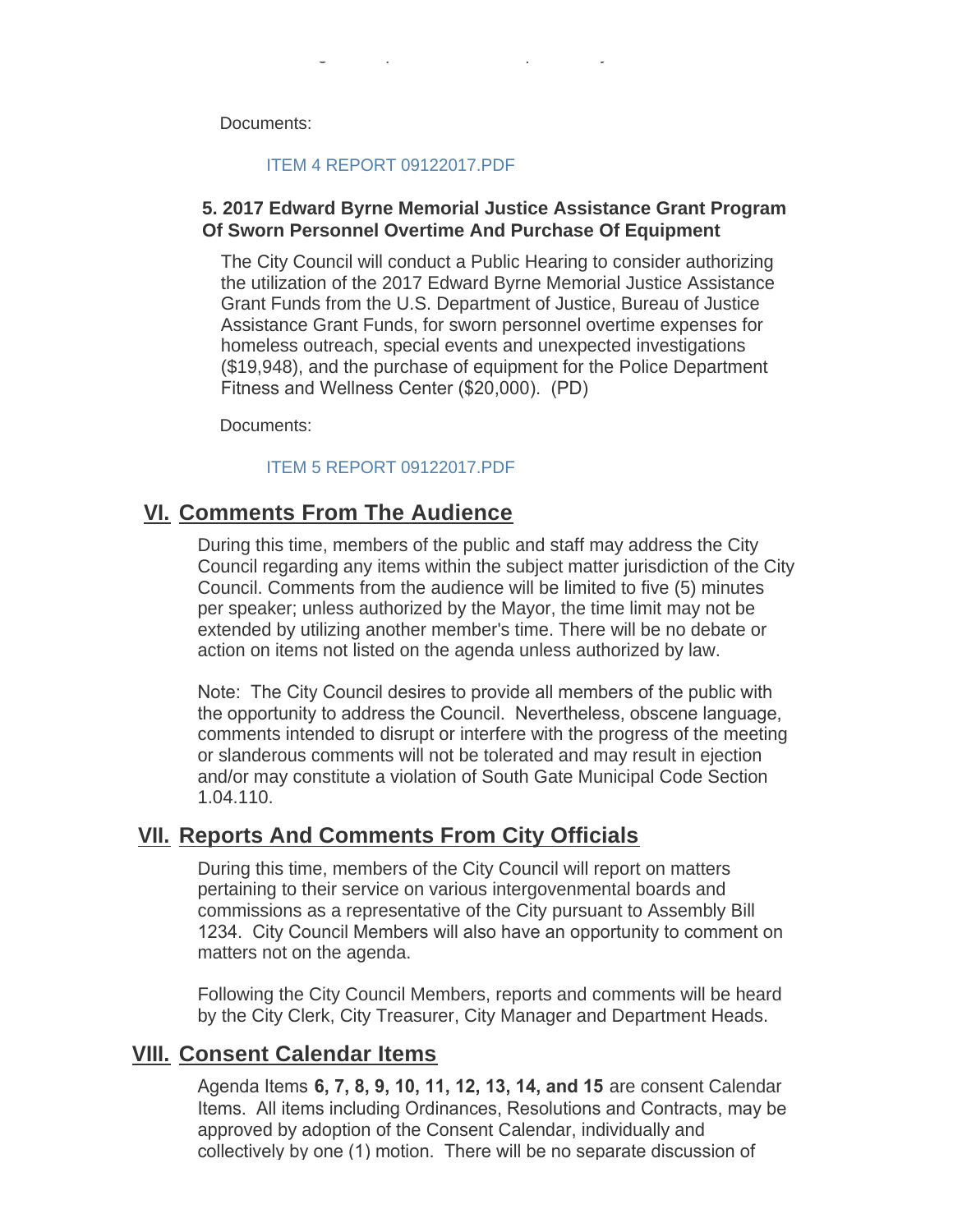collectively by one (1) motion. There will be no separate discussion of these items unless Members of the City Council, the public, or staff request that specific items be removed from the Consent Calendar for separate discussion and action.

Any Motion to introduce or adopt an Ordinance on the Consent Calendar shall be: (1) a motion to waive the reading of the Ordinance and introduce the Ordinance or (2) a motion to waive the reading of the Ordinance and adopt the Ordinance, as appropriate.

## **6. Resolution Amending The Salary And Position Classification Plan Creating The Position Of Senior Traffic Engineer, Job Specification And Updating The Salary Pay Table**

The City Council will consider adopting a **Resolution**  amending Resolution No. 6454 (Salary Resolution and Position Classification Plan) to create the position of Senior Traffic Engineer in the Public Works Department, to approve the corresponding job specification, and to update the appropriate salary pay table. (ADMIN SVCS)

Documents:

## [ITEM 6 REPORT 09122017.PDF](http://cityofsouthgate.org/AgendaCenter/ViewFile/Item/4784?fileID=10706)

## **7. Resolution Approving And Adopting The Annual Gann Appropriations Limit For Fiscal Year 2017/18**

The City Council will consider adopting a **Resolution**  approving and adopting the annual Gann Appropriations Limit for Fiscal Year 2017/18. (ADMIN SVCS)

Documents:

## [ITEM 7 REPORT 09122017.PDF](http://cityofsouthgate.org/AgendaCenter/ViewFile/Item/4786?fileID=10707)

## **8. Resolution Amending The Records Retention Schedule Adding New Categories Of Records To The Schedule**

The City Council will consider adopting a **Resolution \_\_\_\_\_\_** amending Resolution No. 7212 (Records Retention Schedule), adding new categories of records to the schedule. (CLERK)

Documents:

## [ITEM 8 REPORT 09122017.PDF](http://cityofsouthgate.org/AgendaCenter/ViewFile/Item/4794?fileID=10716)

## **9. Community Development Block Grant Program Subrecipient Agreements For Fiscal Year 2017/18**

The City Council will consider: (CD)

a. Approving the Community Development Block Grant (CDBG) Program Subrecipient Agreements for Fiscal Year 2017/18 with:

1. Fair Housing Foundation **(Contract )**;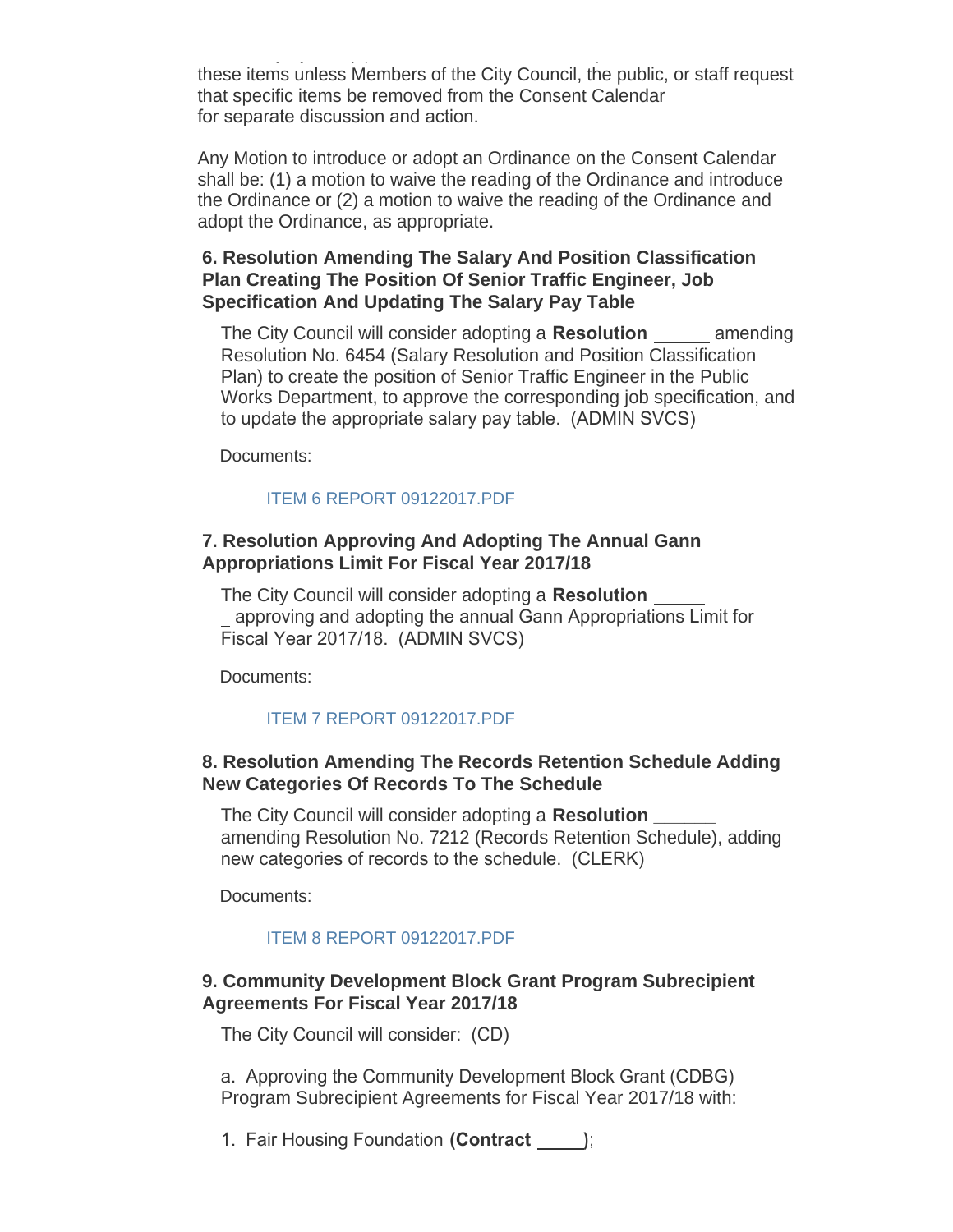2. Southern California Rehabilitation Services **(Contract )**;

3. The Salvation Army **(Contract )**;

- 4. Helpline Youth Counseling **(Contract )**;
- 5. Tweedy Mile Association **(Contract )**; and

b. Authorizing the Mayor to execute the Agreements in a form acceptable to the City Attorney.

Documents:

#### [ITEM 9 REPORT 09122017.PDF](http://cityofsouthgate.org/AgendaCenter/ViewFile/Item/4787?fileID=10708)

### **10. Agreement With Biggs Cardosa & Associates, Inc., For Construction Management Services For The Firestone Boulevard Regional Corridor Capacity Enhancements Project**

The City Council will consider: (PW)

a. Approving an Agreement **(Contract \_\_\_\_\_\_)** with Biggs Cardosa & Associates, Inc., to provide construction management services for the Firestone Boulevard Regional Corridor Capacity Enhancements Project, Alameda Street to Hunt Avenue, City Project No. 476-TRF, in an amount not-to-exceed \$1,260,027; and

b. Authorizing the Mayor to execute the Agreement in a form acceptable to the City Attorney.

Documents:

#### [ITEM 10 REPORT 09122017.PDF](http://cityofsouthgate.org/AgendaCenter/ViewFile/Item/4802?fileID=10763)

### **11. Change Order No. 4 For Additional Improvements Needed To Complete Construction Of The Firestone Bridge Widening Project**

The City Council will consider: (PW)

a. Approving Change Order No. 4 to Contract No. 3183 with Reyes Construction, Inc., which is needed to fund the additional improvements that were constructed under the Firestone Boulevard Bridge Widening over the Los Angeles River, Phase 4, Federal Project No. HP21L-5257 (016), City Project No. 354-ST, for an amount not-to-exceed \$379,839; and

b. Authorizing the Director of Public Works/City Engineer to execute Change Order No. 4.

Documents:

[ITEM 11 REPORT 09122017.PDF](http://cityofsouthgate.org/AgendaCenter/ViewFile/Item/4795?fileID=10717)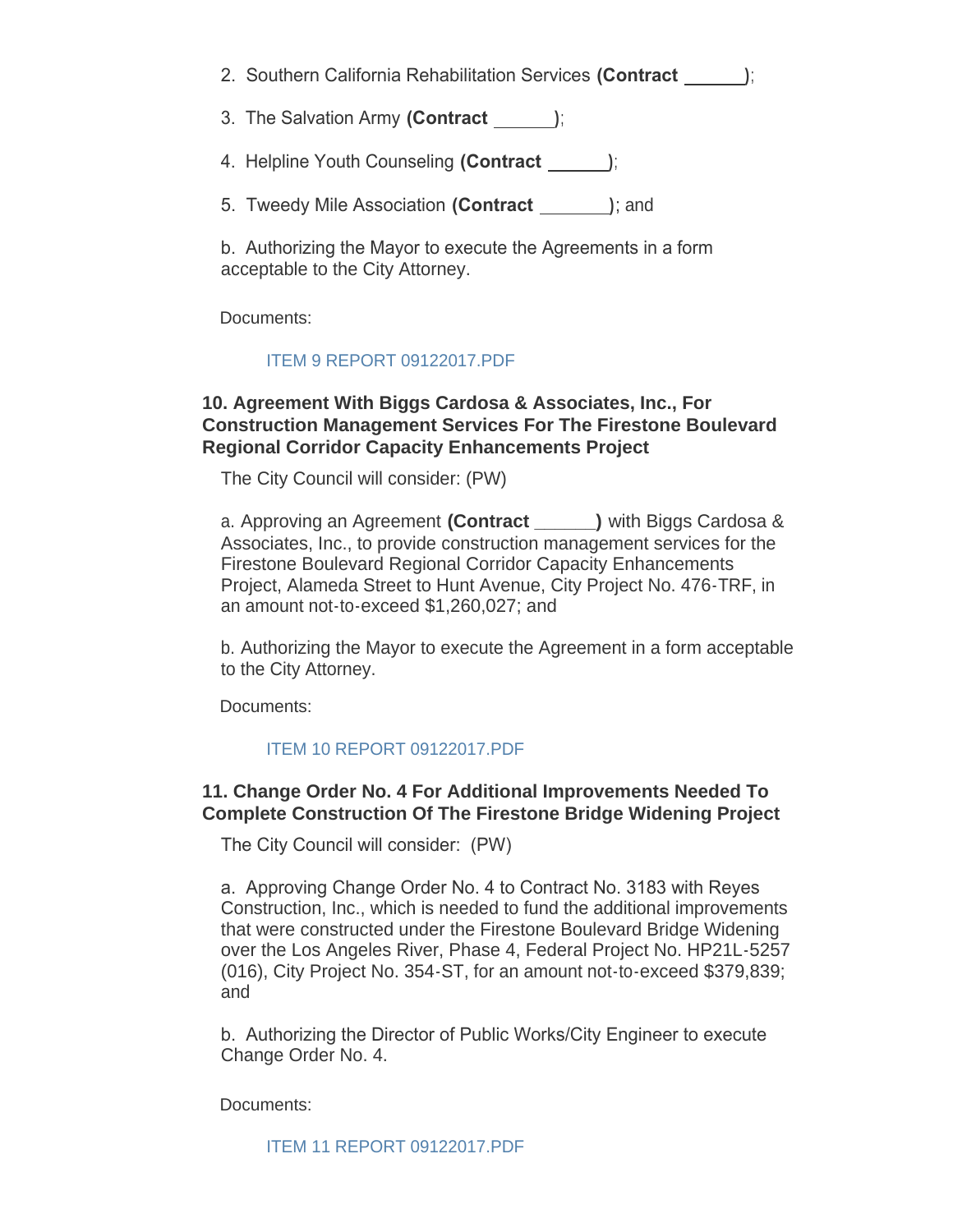## **12. Local Streets And Roads Funding Program Project List For Fiscal Year 2017/18**

The City Council will consider: (PW)

a. Adopting the Local Streets and Roads Funding Program Project List for Fiscal Year 2017/18 to comply with Senate Bill 1 requirements; and

b. Appropriating \$562,625 in Senate Bill 1 funds from the Fiscal Year 2017/18 estimated distribution to CDBG Citywide Sidewalk Improvement, Phase V, City Project No. 566-ST.

Documents:

### [ITEM 12 REPORT 09122017.PDF](http://cityofsouthgate.org/AgendaCenter/ViewFile/Item/4789?fileID=10711)

### **13. Completion Of The Construction Of The Traffic Signal Modification Projects**

The City Council will consider: (PW)

a. Accepting the completion, effective June 27, 2017, of construction of the traffic signal improvements at California Avenue and Tweedy Boulevard and at State Street and Firestone Boulevard, performed by Elecnor Belco Electric, Inc.; and

b. Directing the City Clerk to file a Notice of Completion with Los Angeles County Recorder's Office.

Documents:

## [ITEM 13 REPORT 09122017.PDF](http://cityofsouthgate.org/AgendaCenter/ViewFile/Item/4796?fileID=10718)

## **14. League Of California Cities Resolution Regarding Negative Impacts Of Existing Criminal Law And Resolution Determining Emergency Service Levels And Direct Emergency Medical Response Within Their Jurisdictions**

The City Council will consider supporting the League of California Cities proposed Resolutions for the 2017 Annual Conference: (ADMIN)

a. Adopting a **Resolution** of the League of California Cities calling upon the Governor and Legislature to enter into discussion with League and other public safety stakeholders to identify and implement strategies that will reduce the unintended negative impacts of existing criminal law; and

b. Adopting a **Resolution** of the League of California Cities supporting Legislation amending Government Code Section 38611 to clarify the definition of local control, providing broad statutory authority for local officials to determine emergency service levels, and direct emergency medical response within their jurisdictions.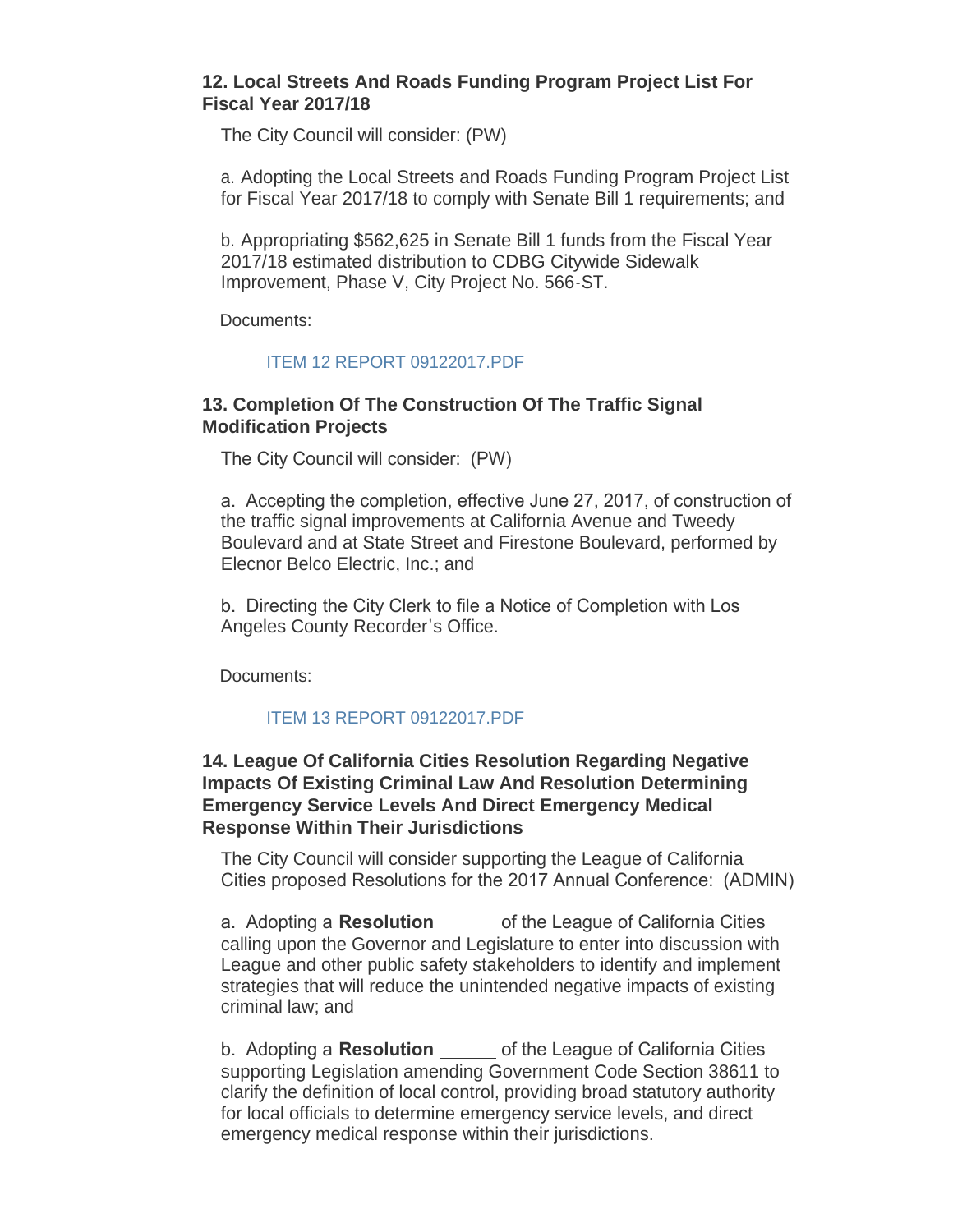Documents:

#### [ITEM 14 REPORT 09122017.PDF](http://cityofsouthgate.org/AgendaCenter/ViewFile/Item/4788?fileID=10709)

## **15. Minutes**

The City Council will consider: (CLERK)

a. Approving the Special Meeting minutes of July 18, 2017 and August 1, 2017; and

b. Approving the Special and Regular Meeting minutes of June 13, 2017, June 27, 2017, July 11, 2017 and July 25, 2017.

Documents:

### [ITEM 15 REPORT 09122017.PDF](http://cityofsouthgate.org/AgendaCenter/ViewFile/Item/4797?fileID=10719)

## **IX. Reports, Recommendations And Requests**

## **16. Options For Franchise Agreements For Towing And Storage Services**

The City Council will decide on how to proceed with the current towing and storage services Franchise Agreements with options listed below: (PD)

a. Extending the current non-exclusive Franchise Agreements with both service providers for an additional two years through December of 2019: OR

b. Extending the current non-exclusive Franchise Agreement with only one of the service providers for an additional two years through December of 2019, and grant an exclusive Franchise Agreement for towing and storage services; OR

c. Extending the current non-exclusive Franchise Agreement with only one of the service providers for an additional two years through December of 2019, and release a Request For Qualifications (RFQ) for an additional tow provider; OR

d. Do not extend the current non-exclusive Franchise Agreements for either of the tow providers and release an RFQ for new towing and storage service.

Documents:

## [ITEM 16 REPORT 09122017.PDF](http://cityofsouthgate.org/AgendaCenter/ViewFile/Item/4798?fileID=10720)

## **17. Report Regarding Public Notifications For City Meetings, Public Hearings And Development Projects**

The City Council will consider receiving and filing a report regarding